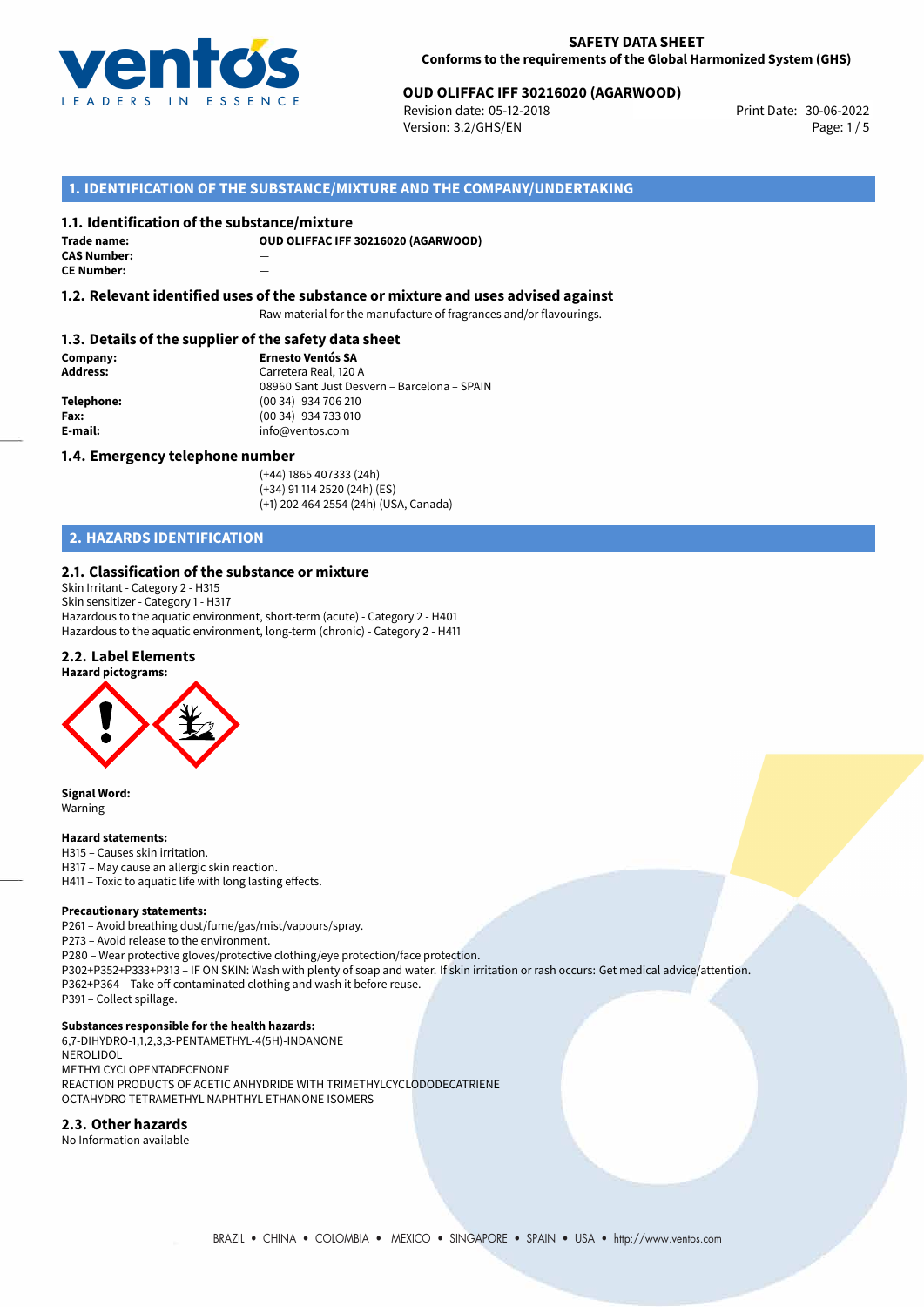

# **OUD OLIFFAC IFF 30216020 (AGARWOOD)**<br>Revision date: 05-12-2018<br>Print Date: 30-06-2022

Revision date: 05-12-2018 Version: 3.2/GHS/EN Page: 2 / 5

# **3. COMPOSITION/INFORMATION ON INGREDIENTS**

#### **3.1. Substances**

#### Not applicable

#### **3.2. Mixtures**

MIXTURE OF AROMATIC SUBSTANCES

Hazardous constituents:

| <b>Chemical Name</b>                                                        | % (w/w)       | <b>CAS No</b><br><b>EC No</b> | <b>Classification according to GHS</b>                                                                                                                                                                                                                                                                                       |
|-----------------------------------------------------------------------------|---------------|-------------------------------|------------------------------------------------------------------------------------------------------------------------------------------------------------------------------------------------------------------------------------------------------------------------------------------------------------------------------|
| OCTAHYDRO TETRAMETHYL NAPHTHYL<br><b>ETHANONE ISOMERS</b>                   | $>1$ ; $<$ 10 | 915-730-3                     | Skin Irritant - Category 2 - H315<br>Skin sensitizer - Category 1B - H317<br>Hazardous to the aquatic environment, short-term (acute) - Category 2 - H401<br>Hazardous to the aquatic environment, long-term (chronic) - Category 1 - H410                                                                                   |
| REACTION PRODUCTS OF ACETIC<br>ANHYDRIDE WITH<br>TRIMETHYLCYCLODODECATRIENE | $>1$ ; $<$ 10 | 144020-22-<br>4<br>482-330-9  | Skin sensitizer - Category 1B - H317<br>Hazardous to the aquatic environment, short-term (acute) - Category 1 - H400<br>Hazardous to the aquatic environment, long-term (chronic) - Category 1 - H410                                                                                                                        |
| 6,7-DIHYDRO-1,1,2,3,3-PENTAMETHYL-<br>4(5H)-INDANONE                        | $>1$ ; $<$ 10 | 33704-61-9<br>251-649-3       | Acute Toxicity - Category 5 (oral) - H303<br>Skin Irritant - Category 2 - H315<br>Eye Irritant - Category 2A - H319<br>Skin sensitizer - Category 1B - H317<br>Hazardous to the aquatic environment, short-term (acute) - Category 2 - H401<br>Hazardous to the aquatic environment, long-term (chronic) - Category 2 - H411 |
| <b>NEROLIDOL</b>                                                            | $>1$ ; $<$ 10 | 7212-44-4<br>230-597-5        | Eye Irritant - Category 2B - H320<br>Skin sensitizer - Category 1B - H317<br>Hazardous to the aquatic environment, short-term (acute) - Category 1 - H400<br>Hazardous to the aquatic environment, long-term (chronic) - Category 1 - H410                                                                                   |
| METHYLCYCLOPENTADECENONE                                                    | $>0.1$ ; <1   | 63314-79-4<br>429-900-5       | Skin sensitizer - Category 1B - H317<br>Hazardous to the aquatic environment, short-term (acute) - Category 1 - H400<br>Hazardous to the aquatic environment, long-term (chronic) - Category 1 - H410                                                                                                                        |

[See the full text of the hazard statements in section 16.](#page-4-0)

# **4. FIRST-AID MEASURES**

## **4.1. Description of necessary first aid measures**

| Ingestion:    | Rinse mouth with water.                                                                                               |
|---------------|-----------------------------------------------------------------------------------------------------------------------|
|               | Obtain medical advice.                                                                                                |
|               | Keep at rest. Do not induce vomiting.                                                                                 |
| Eye contact:  | In case of contact with eyes, rinse immediately with plenty of water for at least 15 minutes and seek medical advice. |
| Inhalation:   | Remove person to fresh air and keep at rest.                                                                          |
|               | Seek immediate medical advice.                                                                                        |
| Skin contact: | Take off immediately all contaminated clothing.                                                                       |
|               | Thoroughly wash affected skin with soap and water.                                                                    |
|               | Seek medical attention if symptoms persist.                                                                           |

### **4.2. Most important symptoms and effects, both acute and delayed**

No information available.

#### **4.3. Indication of any immediate medical attention and special treatment needed** No information available.

#### **5. FIRE-FIGHTING MEASURES**

#### **5.1. Extinguishing Media**

Water spray, carbon dioxide, dry chemical powder or appropriate foam. For safety reasons do not use full water jet.

#### **5.2. Special hazards arising from the substance or mixture**

Known or Anticipated Hazardous Products of Combustion: Emits toxic fumes under fire conditions.

#### **5.3. Advice for firefighters**

High temperatures can lead to high pressures inside closed containers. Avoid inhalation of vapors that are created. Use appropriate respiratory protection. Do not allow spillage of fire to be poured into drains or watercourses. Wear self-contained breathing apparatus and protective clothing.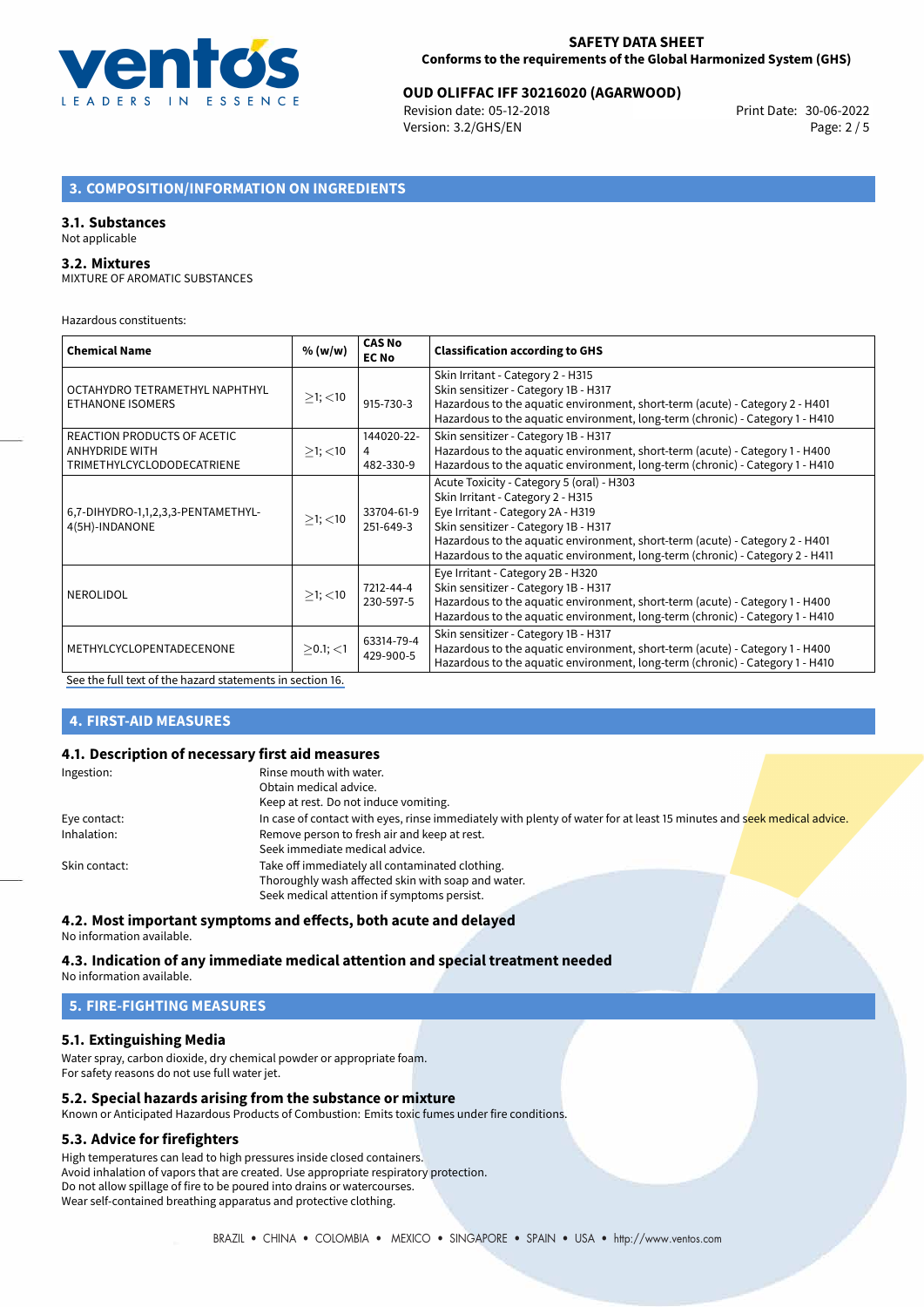

# **OUD OLIFFAC IFF 30216020 (AGARWOOD)**<br>30-06-2022 **Print Date: 30-06-2022** Print Date: 30-06-2022

Revision date: 05-12-2018 Version: 3.2/GHS/EN Page: 3 / 5

## **6. ACCIDENTAL RELEASE MEASURES**

#### **6.1. Personal precautions, protective equipment and emergency procedures**

Evacuate surronding areas. Ensure adequate ventilation. Keep unnecessary and unprotected personnel from entering. Do not breathe vapor/spray. Avoid contact with skin and eyes. Information regarding personal protective measures: see section 8.

#### **6.2. Environmental precautions**

To avoid possible contamination of the environment, do not discharge into any drains, surface waters or groundwaters.

#### **6.3. Methods and materials for containment and cleaning up**

Cover with an inert, inorganic, non-combustible absorbent material (e.g. dry-lime, sand, soda ash). Place in covered containers using non-sparking tools and transport outdoors. Avoid open flames or sources of ignition (e.g. pilot lights on gas hot water heater). Ventilate area and wash spill site after material pickup is complete.

#### **6.4. Reference to other sections**

Information regarding exposure controls, personal protection and disposal considerations can be found in sections 8 and 13.

# **7. HANDLING AND STORAGE**

#### **7.1. Precautions for safe handling**

Do not store or handle this material near food or drinking water. Do not smoke. Avoid contact with the eyes, skin and clothing. Wear protective clothing and use glasses. Observe the rules of safety and hygiene at work. Keep in the original container or an alternative made from a compatible material.

# **7.2. Conditions for safe storage, including any incompatibilities**

Store in tightly closed and preferably full containers in a cool, dry and ventilated area, protected from light. Keep away from sources of ignition (e.g. hot surfaces, sparks, flame and static discharges). Keep away from incompatible materials (see section 10).

#### **7.3. Specific end use(s)**

No information available.

#### **8. EXPOSURE CONTROLS AND PERSONAL PROTECTION**

#### **8.1. Control parameters**

Components with occupational exposure limits: None known.

#### **8.2. Exposure controls**

Measures should be taken to prevent materials from being splashed into the body. Provide adequate ventilation, according to the conditions of use. Use a mechanical exhaust if required.

#### **8.3. Individual protection measures, such as personal protective equipment**

| Eye/Face protection:             | Chemical safety goggles are recommended. Wash contaminated goggles before reuse.                                                      |  |  |  |  |
|----------------------------------|---------------------------------------------------------------------------------------------------------------------------------------|--|--|--|--|
| Hand Protection:                 | Chemical-resistant gloves are recommended. Wash contaminated gloves before reuse.                                                     |  |  |  |  |
| Body protection:                 | Personal protective equipment for the body should be selected based on the task being performed and the risks<br>involved.            |  |  |  |  |
| <b>Respiratory Protection:</b>   | In case of insufficient ventilation, use suitable respiratory equipment.                                                              |  |  |  |  |
| Environmental exposure controls: | Emissions from ventilation or process equipment should be checked to ensure they comply with environmental<br>protection legislation. |  |  |  |  |
|                                  | In some cases, filters or engineering modifications to the process equipment will be necessary to reduce emissions to                 |  |  |  |  |
|                                  | acceptable levels.                                                                                                                    |  |  |  |  |

# **9. PHYSICAL AND CHEMICAL PROPERTIES**

#### **9.1. Information on basic physical and chemical properties**

| Appearance:                   | Liguid          |
|-------------------------------|-----------------|
| Colour:                       | Confo           |
| Odour:                        | Confo           |
| Odour theshold:               | Not de          |
| pH:                           | Not de          |
| Melting point/freezing point: |                 |
| Boling point/boiling range:   |                 |
| Flash point:                  | $101^{\circ}$ C |
| Evaporation rate:             | Not de          |
|                               |                 |

Conforms to standard Conforms to standard Not determined Not determined Not determined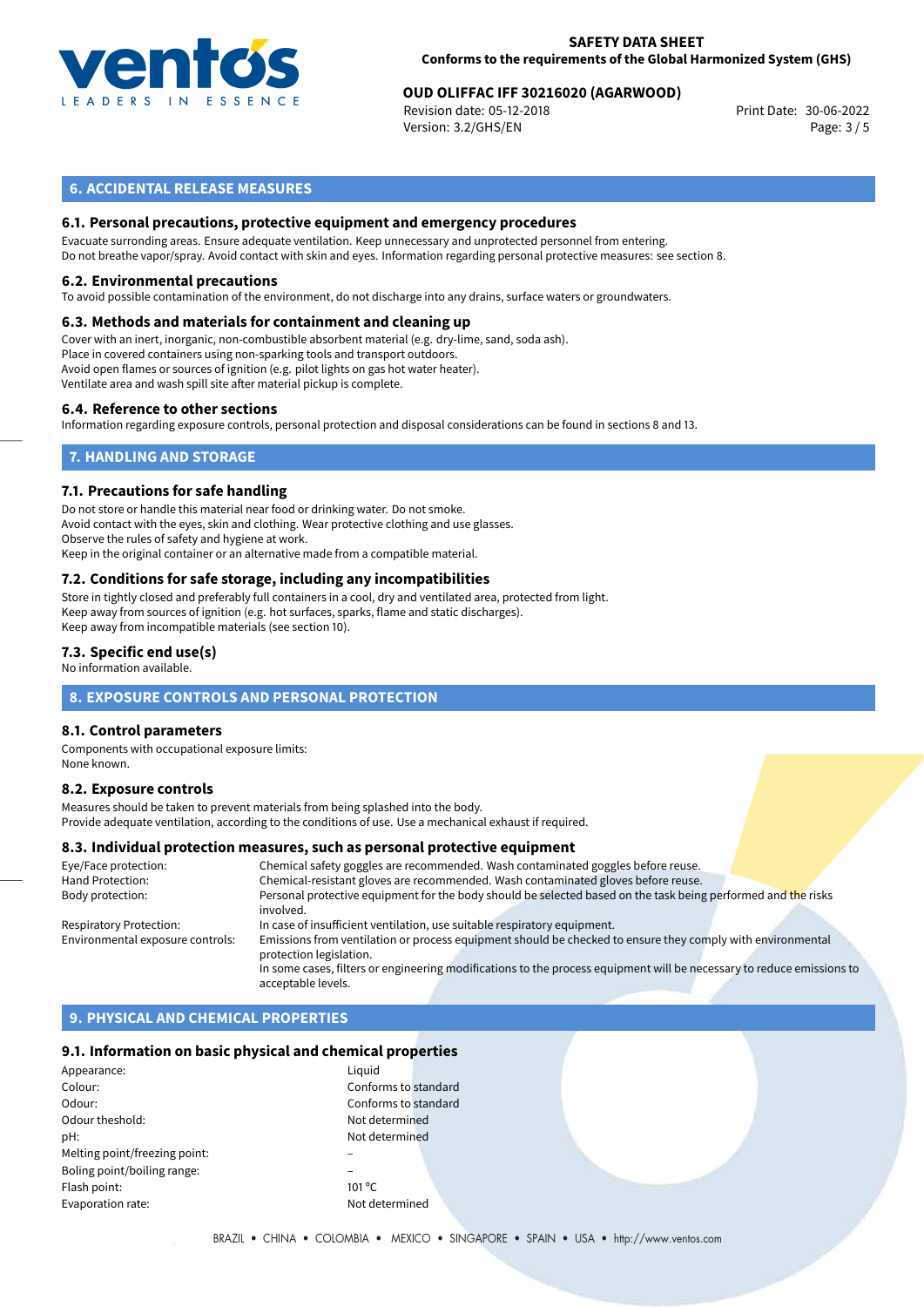

# **OUD OLIFFAC IFF 30216020 (AGARWOOD)**<br>30-06-2022 Print Date: 05-12-2018

Revision date: 05-12-2018 Version: 3.2/GHS/EN Page: 4 / 5

Flammability: Not determined Lower flammability/Explosive limit: Not determined Upper flammability/Explosive limit: Not determined Vapour pressure: Vapour pressure: Vapour Density: Not determined Density: 0,968−0,978 g/mL (20<sup>o</sup>C)<br>Relative density: 0,968−0,978 (20<sup>o</sup>C) Relative density: 0,968*−*0,978 (20ºC) Solubility in other solvents: SOLUBLE IN ETHANOL Partition coefficient n-octanol/water: Not determined Auto-ignition temperature: Not determined Decomposition temperature: Not determined Viscosity, dynamic: Not determined Viscosity, kinematic: Not determined Explosive properties: Not determined Oxidising properties: Not determined

INSOLUBLE IN WATER

# **10. STABILITY AND REACTIVITY**

#### **10.1. Reactivity**

No hazardous reactions if stored and handled as prescribed/indicated.

#### **10.2. Chemical stability**

The product is stable if stored and handled as prescribed/indicated.

#### **10.3. Possibility of hazardous reactions**

No hazardous reactions if stored and handled as prescribed/indicated.

#### **10.4. Conditions to Avoid**

Conditions to Avoid: Excessive heat, flame or other ignition sources.

#### **10.5. Incompatible materials**

Avoid contact with strong acids and bases and oxidizing agents.

#### **10.6. Hazardous decomposition products**

During combustion may form carbon monoxide and unidentified organic compounds.

# **11. TOXICOLOGICAL INFORMATION**

| Acute toxicity                           | Based on the data available, the criteria for classification are not met. |  |
|------------------------------------------|---------------------------------------------------------------------------|--|
| Skin corrosion/irritation                | Causes skin irritation.                                                   |  |
| Serious eye damage/irritation            | Based on the data available, the criteria for classification are not met. |  |
| <b>Respiratory or skin sensitisation</b> | May cause an allergic skin reaction.                                      |  |
| Germ cell mutagenicity                   | Based on the data available, the criteria for classification are not met. |  |
| <b>Carcinogenicity</b>                   | Based on the data available, the criteria for classification are not met. |  |
| Reproductive toxicity                    | Based on the data available, the criteria for classification are not met. |  |
| <b>STOT-single exposure</b>              | Based on the data available, the criteria for classification are not met. |  |
| STOT-repeated exposure                   | Based on the data available, the criteria for classification are not met. |  |
| <b>Aspiration hazard</b>                 | Based on the data available, the criteria for classification are not met. |  |

# **12. ECOLOGICAL INFORMATION**

#### **12.1. Toxicity**

**Assessment:** Toxic to aquatic life with long lasting effects. **Experimental/calculated data:** No information available.

# **12.2. Degradability**

No information available.

#### **12.3. Bioaccumulative potential**

No information available.